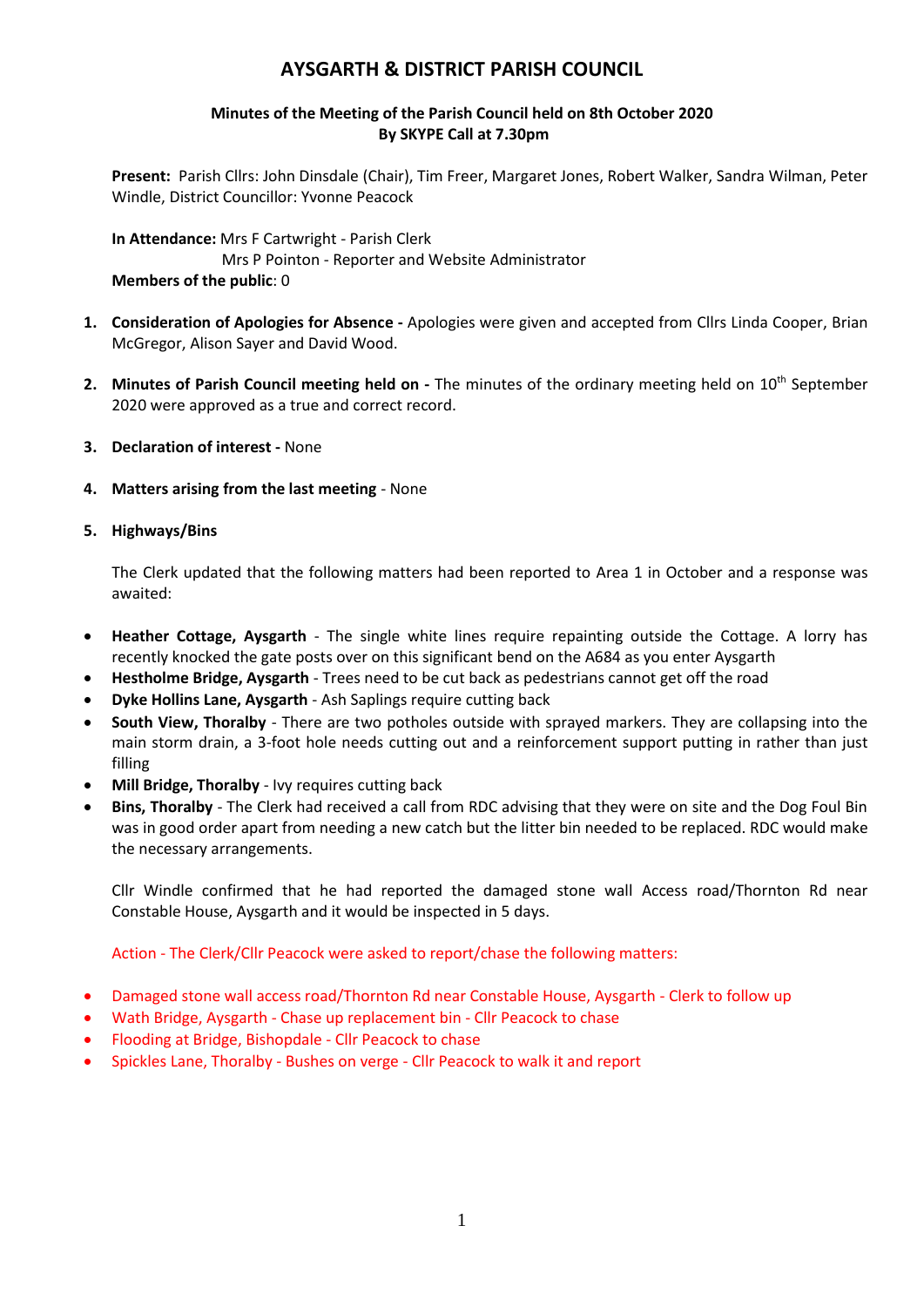#### **6. Financial Matters**

The council resolved to authorise the following payments:

| Chq#         | Payee              | £         | <b>Description</b>                 |
|--------------|--------------------|-----------|------------------------------------|
| 100948       | Aysgarth Institute | 10.00     | Room Hire 10.09.20 meeting         |
| 100949       | F Cartwright       | 150.52    | Clerk Pay - September 2020         |
| 100950       | F Cartwright       | 12.49     | Clerk Expenses - September 2020    |
| 100951       | A Goulthorpe       | 254.00    | Grass Cutting - August 2020        |
| 100952       | <b>HMRC</b>        | 37.60     | PAYE re Clerk Pay - September 2020 |
| 100953       | A Goulthorpe       | 1,008.00  | Grass Cutting - September 2020     |
| <b>Total</b> |                    | £1.472.61 |                                    |

#### **7. Planning**

#### **New Applications**

There were no new planning applications to consider.

#### **Pending Update**

**R/59/50C at Hardbanks Barn, Thornton Rust, DL8 3AS** - full planning permission for widening of pedestrian access track, extension of an existing stone flagged area, installation of external safety lights and submission of a stone wall with a hedge (retrospective)

**R/53/32 at Big Laithe, Bishopdale** - full planning permission for conversion of barn to create 1 No. dwelling with associated parking and curtilage works and installation of package treatment packs

**R/53/27F at Land west of Kidstones Gill Bridge, Bishopdale** - Section 73 application to vary/remove conditions 1, 2, 3, 4, 7, 8 & 9 of R/53/27 (full planning permission for creation of access gateway, upgrade of access track and erection of replacement agricultural building (part retrospective))

**R/51/54M at Birkbeck House, Aysgarth, DL8 35R** - full planning permission for conversion of existing two bedroom "live/work" unit into three-bedroom holiday let

**R/51/54N/LB at Birkbeck House, Aysgarth, DL8 35R** - listed building consent for conversion of existing two bedroom "live/work" unit into three-bedroom holiday let

**R/58/95 at Bishop Fold, Westfield Lane, Thoralby, DL8 3SU** - householder planning permission for demolition of conservatory and erection of garden room to south elevation

**R/58/88B at Low Green Farm, Westfield Lane, Thoralby, DL8 3SU -** householder planning permission to render the west wall of property

## **Approved Conditionally**

**R/58/12Q at Town Head Farm, Thoralby, DL8 3SU** - full planning permission for erection of agricultural building to provide cubicle housing - **approved conditionally**

**R/58/39K/LB at Hallgarth, Thoralby, DL8 3SZ** - listed building consent for stabilisation and rebuilding works to the sandstone surround, mullion and transom of the staircase window - **approved conditionally after the Agenda was issued.**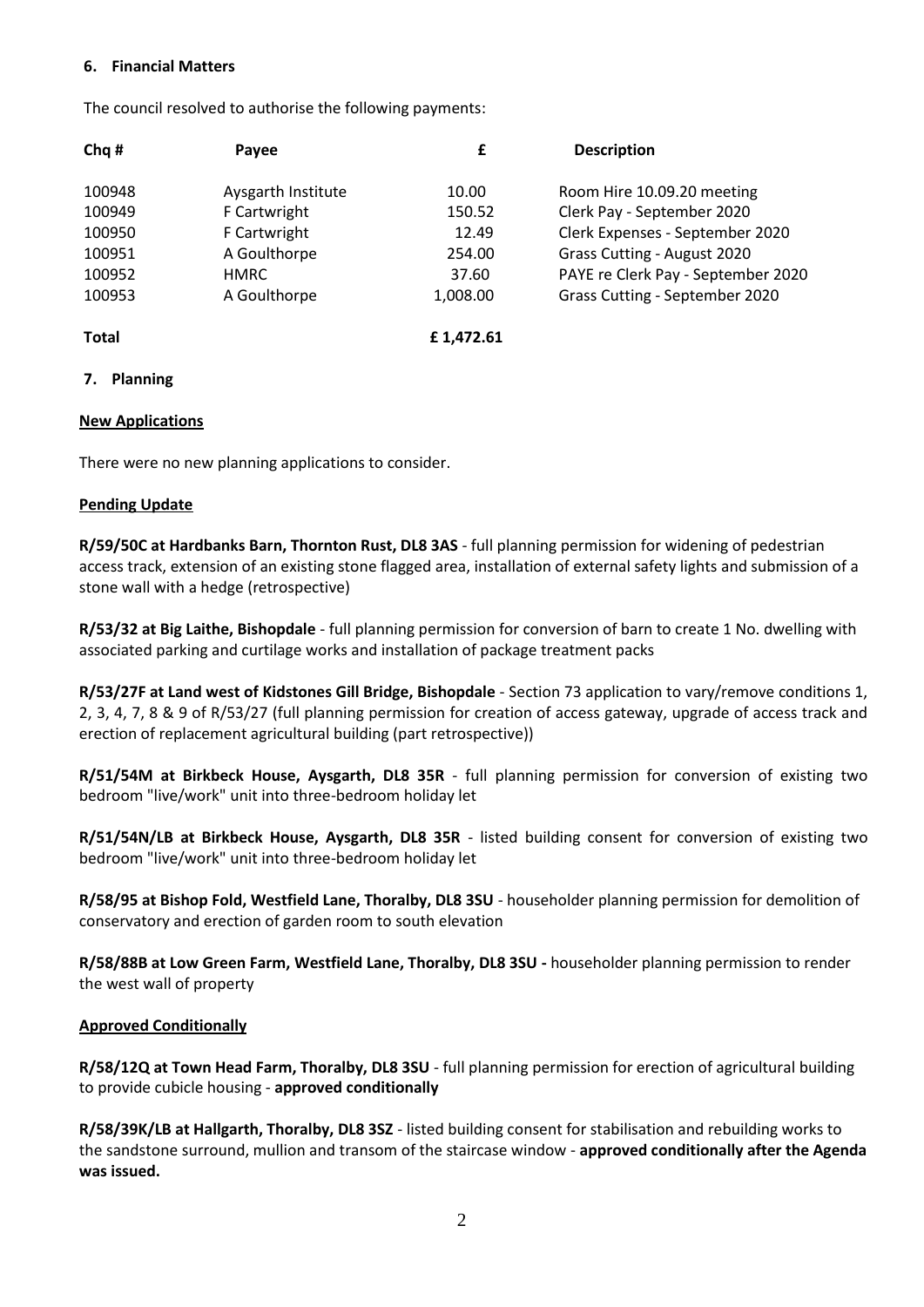**R/53/24G at Ribba Hall, Bishopdale, DL8 3TG -** full planning permission for erection of agricultural building for cattle and sheep - **approved conditionally after the Agenda was issued.**

# **Other Planning Matters**

- **Update re Lighting at Aysgarth Lodge Holidays, Aysgarth** The Clerk read out the e mail received from the YDNPA Senior Planning Officer dated 02.10.20. The agent for the application is still investigating ways of reducing the lighting at the site and amendments are expected by the middle of October. The Parish Council will be consulted once received.
- **Update re Posts/Chains at Mill Cottages, Aysgarth** The Clerk read out the e mails received from the YDNPA Enforcement Officer dated  $5<sup>th</sup>$  & 6<sup>th</sup> October which confirmed that Planning is required. The Parish Council agreed to consider the application once received.
- **Update re query on status of R/58/95 at Bishop Fold, Westfield Lane, Thoralby, DL8 3SU -** The Clerk read out the e mail received from the YDNPA Planning Assistant dated 05.10.20 which confirmed that the Planning Application had not been refused and is awaiting a decision. YDNPA has been corresponding with the agent to seek amendments to the scheme. The Parish Council will be consulted when amended plans are received should these be satisfactory.
- **8. Thoralby Moss & Thornton Mire (Standing Item) -** see item 11

# **9. Ownership of Land/Rights of Way (Standing Item)**

## **10. Rock Garden, Aysgarth, DL8 3AH**

**Handover** - Cllr Dinsdale updated the Parish Council on the meeting which took place with Cllr Cooper and Mr Anderson w/c  $14<sup>th</sup>$  September 2020. Cllr Dinsdale had mowed the grass, collected leaves and had collected the donations box. 4 people had volunteered to help maintain the garden. Action - Cllr Dinsdale to provide volunteer contact details to the Clerk to retain on file.

**Water Supply** - The Clerk advised that she had contacted Business Stream/Yorkshire/Scottish Water and had activated the new account in the name of the Parish Council from 12.09.20. Water would be billed quarterly at 1.43p per cubic litre with no standing or sewerage charges. Cllr Dinsdale was aware of the location of the metre and would provide periodic readings to the Clerk. Action - Clerk to contact RDC for a Certificate of Exemption for Business Rates and supply to Business Stream.

**Electricity Supply** - The Clerk explained that the Electricity Supplier Ebico previously used by Mr Anderson have sold their Business to British Gas. British Gas had offered a new Fixed Tariff (Price Lock Mar 2021v2) at a standing charge of 29p per day and unit day rate of 16.737p per kWh and no exit fees. The Parish Council agreed to sign up to the new agreement. This would allow time to shop around for a better rate. Action - Clerk to send off the coupon.

**Website** - Pip Pointon (PC Website Administrator) advised that there was no need to rush to develop/build a new PC Rock Garden website as the current one was paid up until 2022.

## **11. Natural England Higher Level Stewardship (HLS) agreement expires in 2021.**

Cllr Dinsdale had tried to contact Rob Harrison to ask him to chase DEFRA and would follow this up.

## **12. Volunteer 'Stand In' Coordinators Required for Covid-19 Support Group**

It was agreed that Cllr Windle and Cllr Walker would share the Coordinator role for Aysgarth so that there would be cover if one was not available.